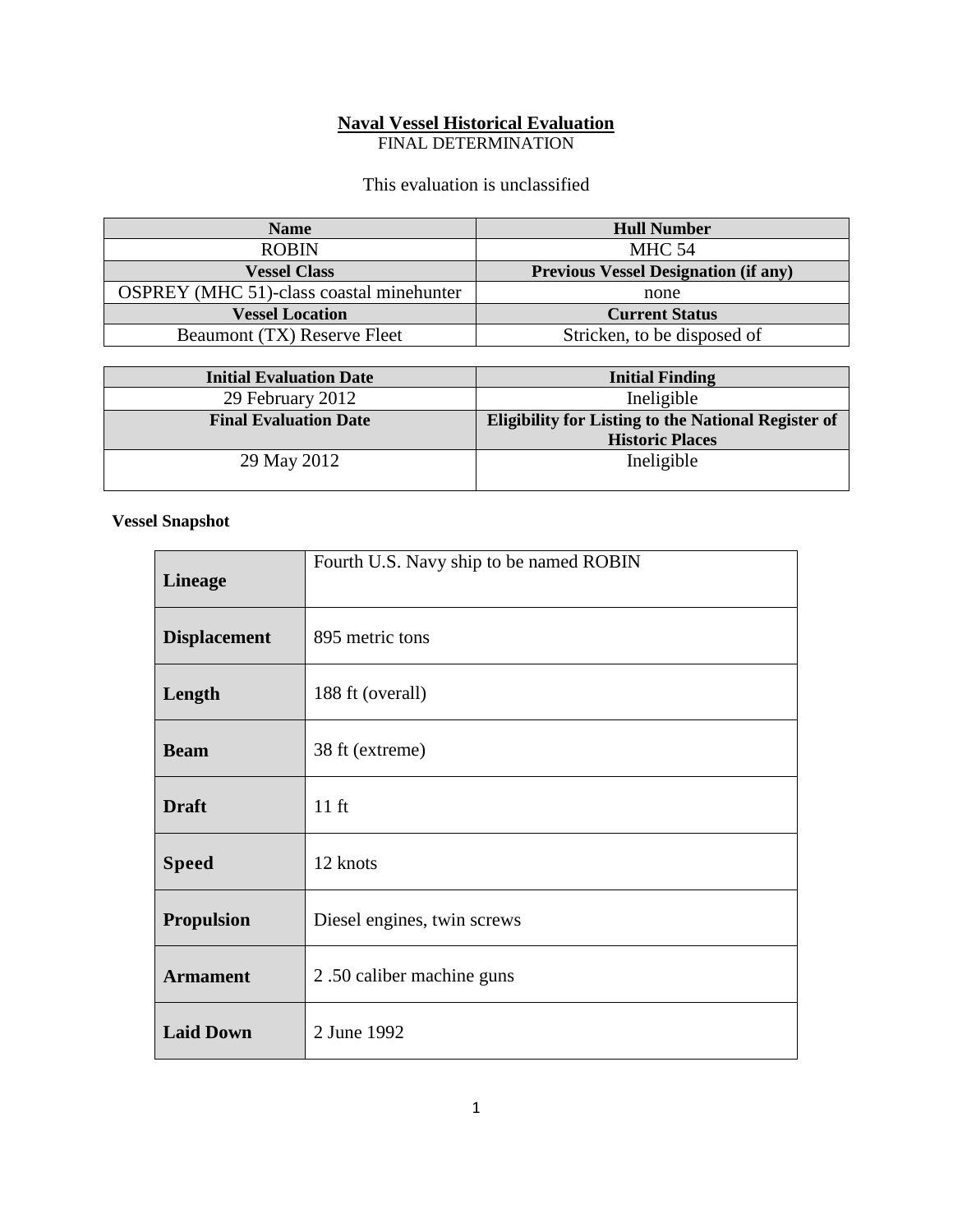| Launched              | 11 September 1993         |
|-----------------------|---------------------------|
| <b>Built By</b>       | <b>Avondale Shipyards</b> |
| <b>Sponsor</b>        | None found                |
| <b>Delivered</b>      | 9 Feb 1996                |
| <b>Commissioned</b>   | 11 May 1996               |
| <b>Inactivated</b>    | 15 June 2006              |
| <b>Decommissioned</b> | 15 June 2006              |
| <b>Stricken</b>       | 15 Jun 2006               |

# **Vessel History**

| <b>Deployment</b><br><b>Summary</b> | Ship's mission was to clear harbor, coastal, and ocean waters of acoustical,<br>magnetic, and pressure/contact type mines utilizing reconnaissance,<br>classification and neutralization tactics.<br>Naval Station Roosevelt Roads, Puerto Rico. ROBIN joined UNITAS<br>OPFOR Exercise (6-8 March 2000). During that exercise, ROBIN conducted<br>mine hunting operations as well as MIO evolutions, and embarked LT<br>Berazay of the Argentine Navy for cross-deck training opportunities.<br>Mine laying operations in support of JTFEX 2-02 (2002). |
|-------------------------------------|---------------------------------------------------------------------------------------------------------------------------------------------------------------------------------------------------------------------------------------------------------------------------------------------------------------------------------------------------------------------------------------------------------------------------------------------------------------------------------------------------------------------------------------------------------|
| <b>Awards</b>                       | None found                                                                                                                                                                                                                                                                                                                                                                                                                                                                                                                                              |
| <b>Noteworthy</b><br><b>Events</b>  | None found                                                                                                                                                                                                                                                                                                                                                                                                                                                                                                                                              |
| DANFS* Entry                        | None.                                                                                                                                                                                                                                                                                                                                                                                                                                                                                                                                                   |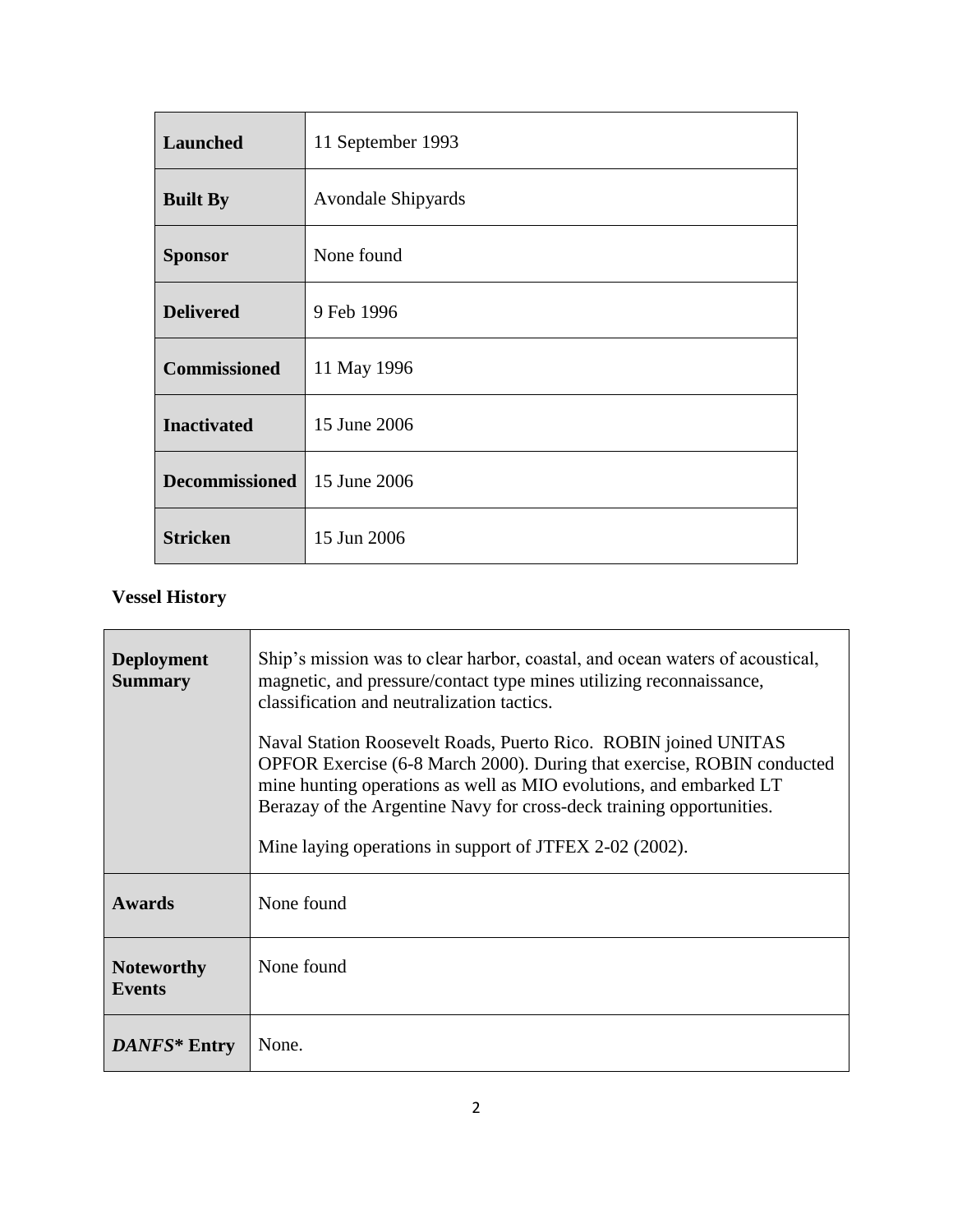### \**Dictionary of American Naval Fighting Ships*

### **Criteria Evaluation<sup>1</sup>**

| Was the vessel awarded an individual        | N <sub>0</sub> |
|---------------------------------------------|----------------|
| <b>Presidential Unit Citation?</b>          |                |
| ii. Did an individual act of heroism take   | N <sub>0</sub> |
| place aboard the vessel such that an        |                |
| individual was subsequently awarded         |                |
| the Medal of Honor or the Navy              |                |
| Cross?                                      |                |
| iii. Was a President of the United States   | N <sub>0</sub> |
| assigned to the vessel during his or        |                |
| her naval service?                          |                |
| iv. Was the vessel was the first to         | N <sub>o</sub> |
| incorporate engineering, weapons            |                |
| systems, or other upgrades that             |                |
| represent a revolutionary change in         |                |
| naval design or war fighting                |                |
| capabilities?                               |                |
| v. Did some other historic or socially      | N <sub>o</sub> |
| significant event occur on board the        |                |
| vessel?                                     |                |
| <b>Historic Evaluation Conclusion</b>       | Ineligible     |
| Assessment of integrity of (as appropriate) | n/a            |
| design, materials, workmanship, feeling     |                |
| and/or association (only for vessels        |                |
| determined to be eligible)                  |                |

| <b>Sources</b> | Naval Vessel Register                  |  |
|----------------|----------------------------------------|--|
|                | www.navsource.org                      |  |
|                | <b>NHHC Ship History Files</b>         |  |
|                | "Welcome Aboard" ROBIN (n.d.)          |  |
|                | Commissioning Ceremony Program - ROBIN |  |

#### **Historic Preservation Stakeholder Comment**

## **Historic preservation stakeholder comments received are considered when preparing final determinations. The initial determination for this vessel was made available for comment**

 1 Evaluation conducted using triggers established for naval vessels in *Program Comment for the Department of Navy for the Disposition of Historic Vessels*, issued by the Advisory Council for Historic Preservation on 15 March 2010.